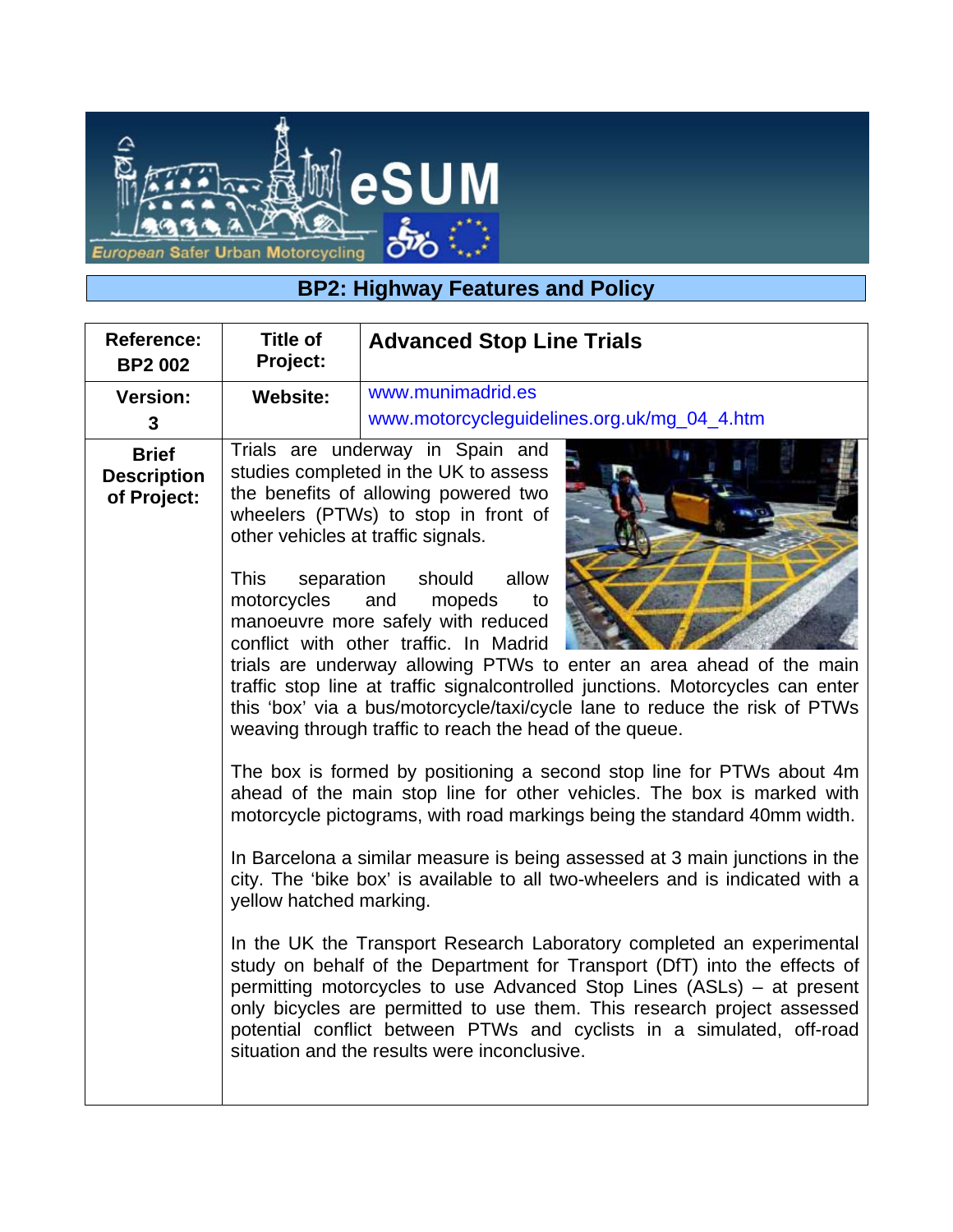|                   | The DfT previously commissioned preliminary research into the effects of<br>allowing motorcycles into ASLs, as a way of providing motorcyclists with<br>additional safety benefits. The safety effects of permitting motorcyclists and<br>cyclists into ASLs needs further detailed research as it is a complex issue<br>where potential conflicts need to be fully understood.<br>A study was completed on behalf of Transport for London (TfL)- see WP4<br>Demonstration Projects- which looked at actual behaviour of PTW users,<br>cyclists and other vehicles at 5 study sites and 4 control sites in London. |
|-------------------|--------------------------------------------------------------------------------------------------------------------------------------------------------------------------------------------------------------------------------------------------------------------------------------------------------------------------------------------------------------------------------------------------------------------------------------------------------------------------------------------------------------------------------------------------------------------------------------------------------------------|
|                   | The study was based on analysis of video of the junctions and assessed<br>current use of existing 'cycle only' ASLs.                                                                                                                                                                                                                                                                                                                                                                                                                                                                                               |
|                   | The results clearly showed regular use of ASLs by PTWs and other<br>vehicles. An analysis of the collision record at each junction showed no<br>history of collisions related to the use or abuse of ASLs. The TfL study<br>would appear to suggest that there is likely to be no safety benefit to<br>changing the law to allow PTWs to legally use ASLs.                                                                                                                                                                                                                                                         |
|                   | Research undertaken in Athens (Spyropoulou and Sermpis, published in<br>Transport 162, May 2009) evaluated the performance of urban junctions<br>with high PTW flows. Whilst not specifically researching casualty reduction<br>potential, the report concluded that the performance of such junctions can<br>be enhanced with segregated provision for cars and PTWs.                                                                                                                                                                                                                                             |
| <b>Monitoring</b> | Data from the trials in Spain is awaited. The TfL study has provided detailed                                                                                                                                                                                                                                                                                                                                                                                                                                                                                                                                      |
| Data:             | data and analysis of current use of ASLs and the collision history<br>associated with the junctions studied.                                                                                                                                                                                                                                                                                                                                                                                                                                                                                                       |
| <b>Results:</b>   | The results of the TfL study are summarised as:<br>ASLs at the study sites analysed currently experience high<br>levels of encroachment into and in front of them by PTWs and in<br>front of them by cyclists. Other vehicles encroach into ASLs far<br>less frequently. They are only used by between 20% and 40% of<br>cyclists.                                                                                                                                                                                                                                                                                 |
|                   | The results from this research study suggest that:<br>Most PTW riders appear to currently regard ASL reservoirs<br>as intended for their use in addition to cyclists;                                                                                                                                                                                                                                                                                                                                                                                                                                              |
|                   | Many cyclists prefer to sit in front of the reservoir and even<br>$\bullet$<br>use the advanced position to assess whether it is 'safe' to<br>enter the junction against the red signal;                                                                                                                                                                                                                                                                                                                                                                                                                           |